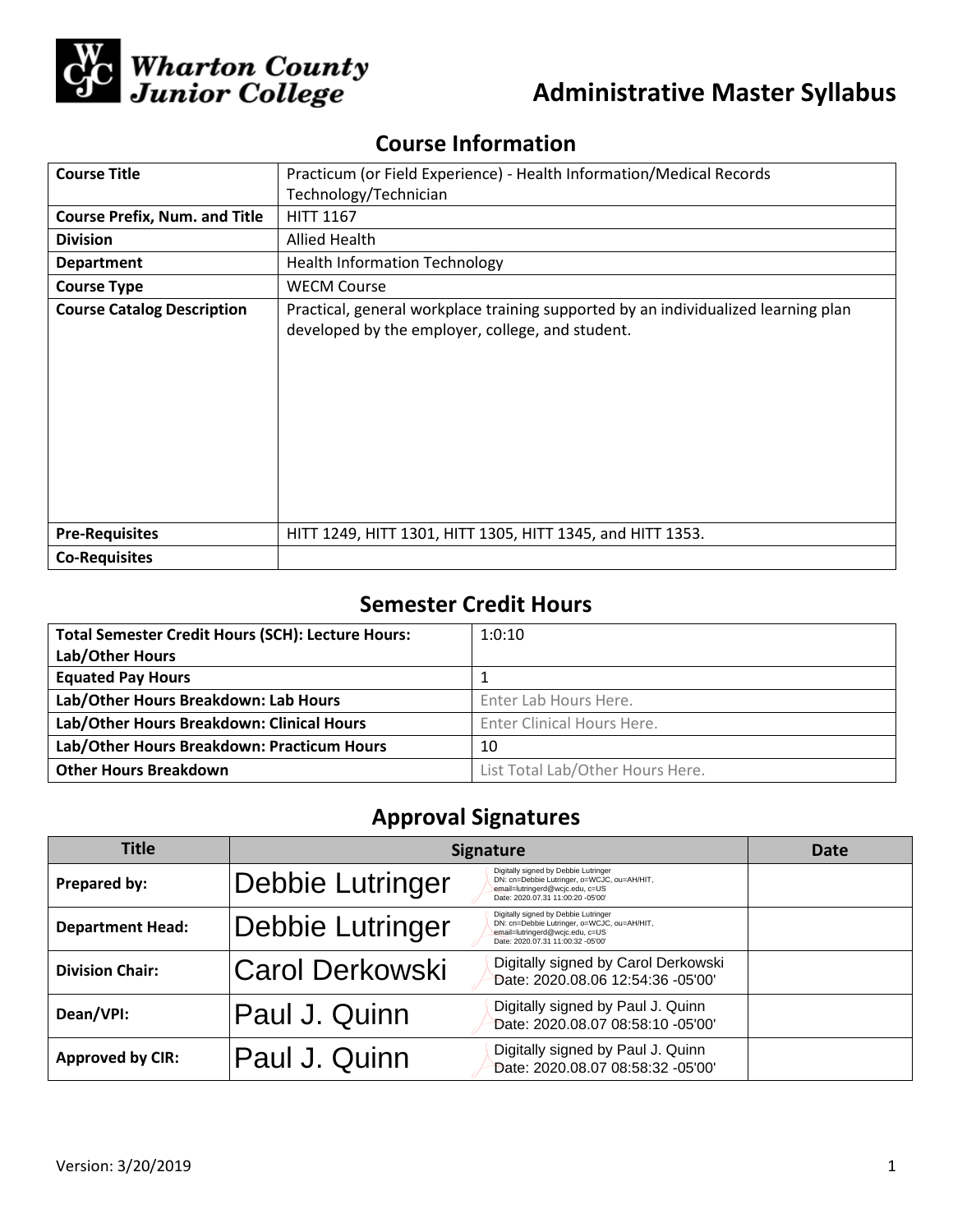## **Additional Course Information**

**Topical Outline:** Each offering of this course must include the following topics (be sure to include information regarding lab, practicum, and clinical or other non-lecture instruction).

- A. Admitting Procedures
	- 1. Review admission policies and forms; authorizations for admission
	- 2. Patient interview
	- 3. Completion of admission records, sociological data, admission number/assignment of numbers
	- 4. Patients' register
- B. Health Information Procedures
	- 1. Preparation of patient index and chart folders
	- 2. Correlation with previous records--readmission procedures
	- 3. Daily census
- C. Discharge Procedures
	- 1. Records—checking in, assembling, quantitative analysis
	- 2. Discharge service analysis
	- 3. Distribution of charts—complete and incomplete
	- 4. Records control— outguides/locator methods
- D. Indexes/Files
	- 1. Patients' Index
	- 2. Outguides/locator methods
	- 3. Record files—complete/incomplete
	- 4. Physicians' Index
	- 5. Special indexes or files
- E. Medico-legal Aspects of Records
	- 1. Release of information
	- 2. Subpoenas—preparation of records and court attendance
	- 3. Other—affidavits, depositions, insurance, etc.
- F. Medical Transcription
	- 1. Discharge Summaries
	- 2. History and Physicals
	- 3. Consultations
	- 4. Operative Reports
	- 5. Miscellaneous reports—x-rays, pathology, etc.
- G. Clerical Practice
	- 1. Correspondence—opening/sorting mail
	- 2. Telephone reception
	- 3. Photocopying
	- 4. Microfilming—preparation of records, etc.
- H. Assisting the Medical Staff
	- 1. Committee work—preparation for meetings, minute taking, preparing minutes
	- 2. Conference—preparing records for conferences, etc.
	- 3. Research requests—research list, files, records and control
- I. Adjunct Department Activities
	- 1. Orientation to facility and departments
	- 2. Health information department related activities in adjunct departments
- J. Alternative Care Facilities
	- 1. Ambulatory Care
	- 2. Tumor Registry
	- 3. MHMR/Psychiatric
	- 4. Long Term Care

Version: 3/20/2019 2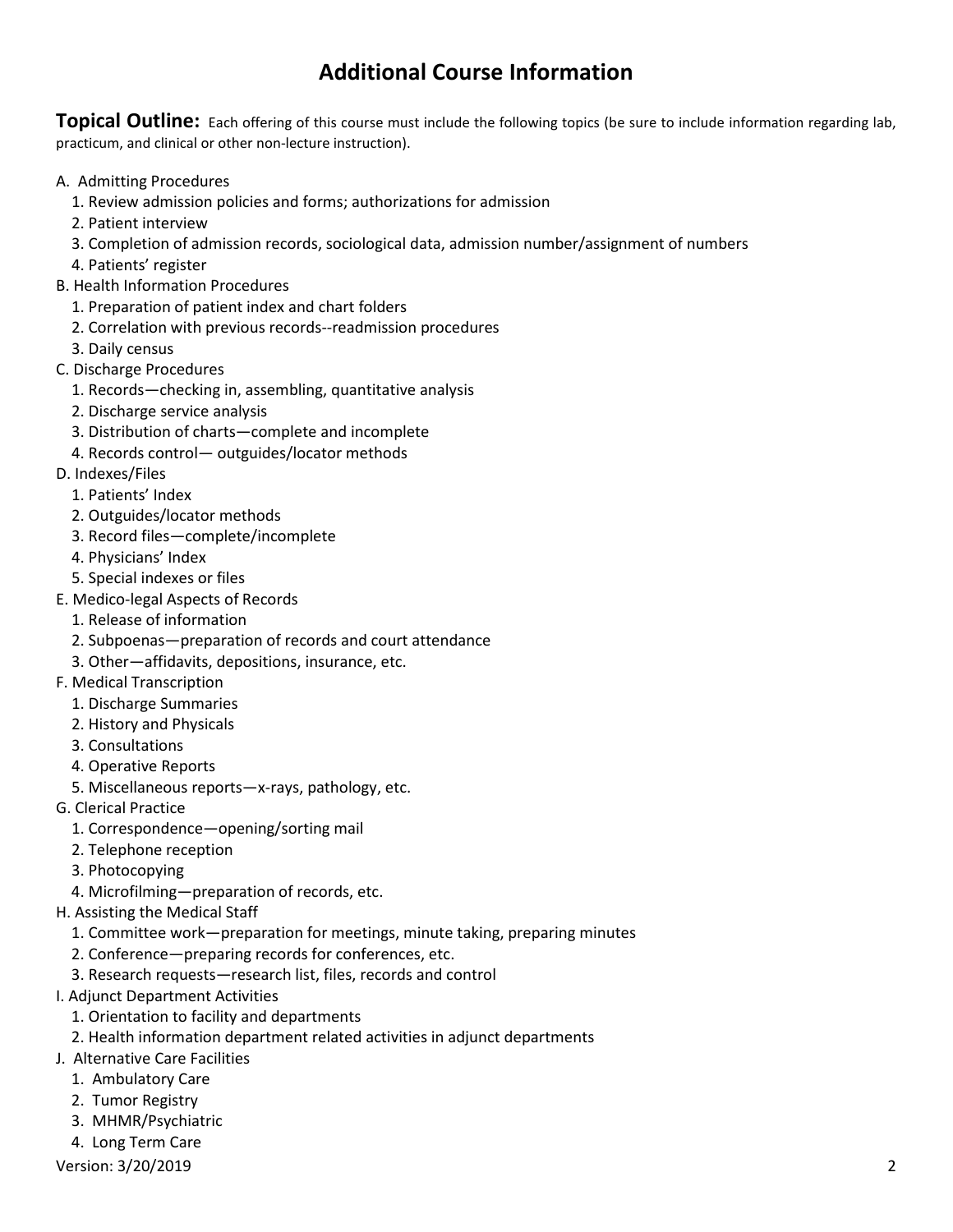- 5. Rehabilitation
- 6. Home Health
- 7. Hospice

### **Course Learning Outcomes:**

#### **Learning Outcomes – Upon successful completion of this course, students will:**

- 1. Application of theory, concepts, and skills involving specialized materials, tools, equipment, procedures, regulations, laws and interactions within and among political, economic, environmental, social and legal systems associated with the occupation and the business/industry and will demonstrate legal and ethical behavior, safety practices, interpersonal and teamwork skills.
- 2. Appropriate written and verbal communication skills using the terminology of the occupation and the business/industry

#### **Methods of Assessment:**

- 1. Professional practice evaluation by PPE supervisor; Evaluation of student competency checklist
- 2. Professional practice experience reports

### **Required text(s), optional text(s) and/or materials to be supplied by the student:**

None. References as required for pre-requisite and co-requisite courses

#### **Suggested Course Maximum:**

20

## **List any specific or physical requirements beyond a typical classroom required to teach the course.**

Students will be assigned to affiliating professional practice experience sites. Students will need access to a computer with internet availability.

**Course Requirements/Grading System:** Describe any course specific requirements such as research papers or reading assignments and the generalized grading format for the course.

Final evaluation in the course will be based on grades achieved during the semester to include PPE evaluation and evaluation of competency checklist and experience report:

Competencies/Supervisor Evaluation - 60%

Evaluation of professional practice experience report & site evaluation by student & online activities - 40%

Grading scale: 93 - 100% A 85 - 92% B 78 - 84% C 70 - 77% D 69 - 0% F

### **Curriculum Checklist:**

☐**Administrative General Education Course** (from ACGM, but not in WCJC Core) – No additional documents needed.

☐**Administrative WCJC Core Course**. Attach the Core Curriculum Review Forms